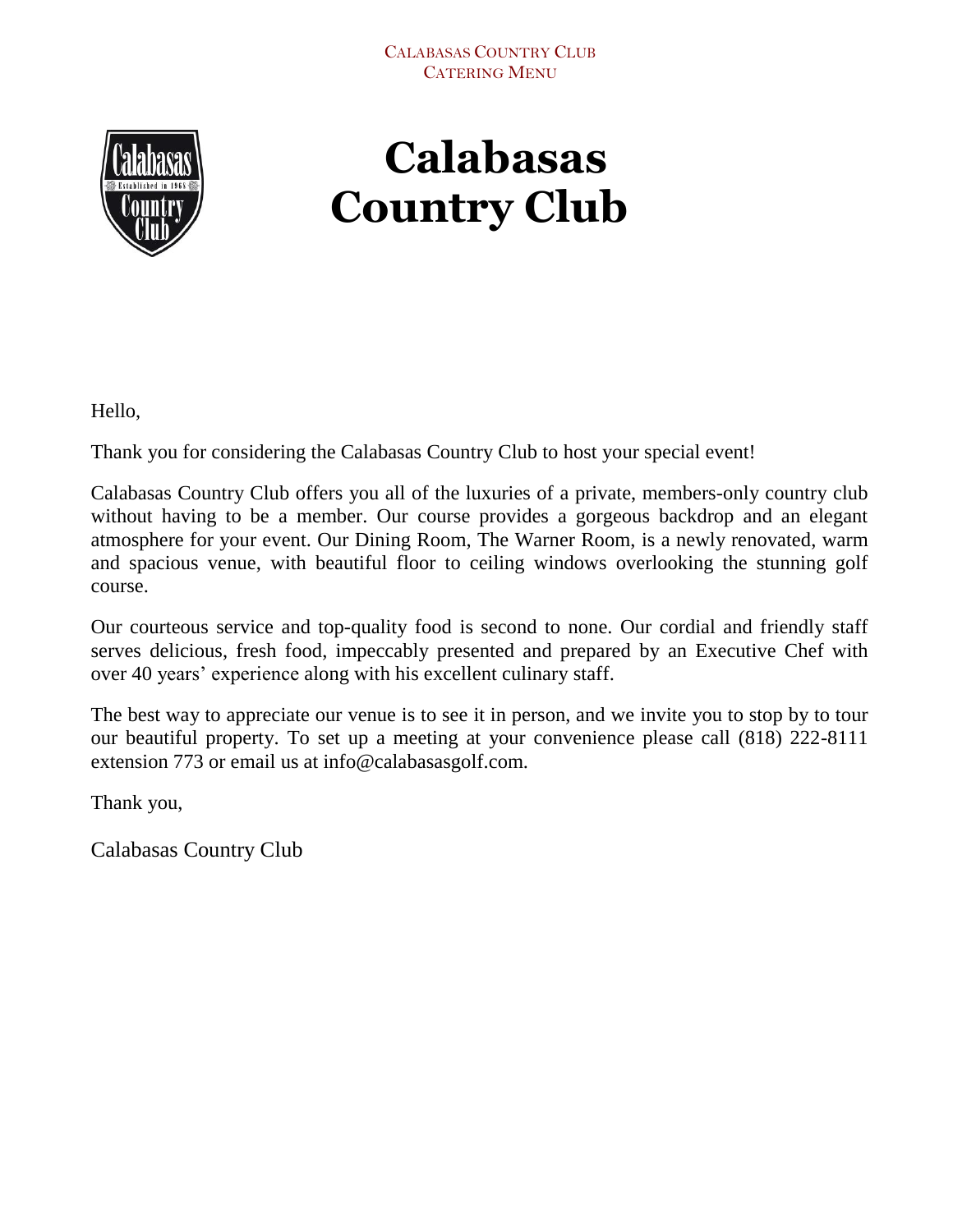# **Breakfast**

**Continental** *(12 guest Minimum)*

**Assorted Fresh Baked Pastries** (Muffins, Croissants, Danish and Toaster Beads) **Assorted Flavored Yogurts, Freshly Sliced Seasonal Fruit, Butter & Jam** Chilled 2% Milk, Coffee, Decaf, Hot Tea, Fresh Juices (Orange, Cranberry, Apple) \$16 per person

**Lite Brunch** *(30 Guest Minimum)*

**Assorted Fresh Baked Pastries** (Muffins, Croissants and Danish) **Omelet Action Station -** Eggs, Bacon, Ham, Sausage, Peppers, Spinach, Onions, Mushrooms, Cheddar & Jack Cheese, Salsa Ranchero *Chef Attendant Action Fee Applies \$175 per Chef* 

**Applewood Smoked Bacon, Sausage & Breakfast Potatoes Pancakes, Waffles or Cheese Blintzes with Jam (Choose 1)** Lox  $\&$  Bagels with Cream Cheese, Sliced Tomatoes and Onions **Sliced Fresh Seasonal Fruit**

Coffee, Decaf, Hot Tea, Fresh Juices (Orange, Cranberry, Apple) \$35 per person

# **Plated Breakfast**

*All served with Homestyle Breakfast Potatoes, Coffee, Decaf and Hot Tea* **Breakfast Burrito,** Scrambled Eggs, Bacon, Sausage, Jack Cheese, Salsa Ranchero \$14 **Traditional Eggs Benedict,** Canadian Bacon, Herbed Hollandaise \$16 **Warm Cheese Blintzes**, Berry Compote \$14 **Cinnamon Raisin French Toast,** Warm Maple Syrup, Fruit Garnish \$14 **Croissant Sandwich** with Spinach, Egg and Cheese \$14 **Buttermilk Pancakes** with Apples, Berries, or Chocolate Chips with Maple Syrup \$14 **Scrambled Eggs,** Fine Herbs, Cheddar Cheese \$14 **Italian Frittata** with Tomato, Basil, Fresh Mozzarella and Marinara Sauce for \$14 Lox  $\&$  Bagels with Cream Cheese, Sliced Tomatoes and Onions \$16

# **Add Any Side**

Fresh Fruit \$4 Stone Ground Grits \$4 Cheese Grits \$4 3 Slices of Bacon \$4

Yogurt \$4 Yogurt & Granola \$4 2 Deviled Eggs \$4 ½ Grapefruit \$2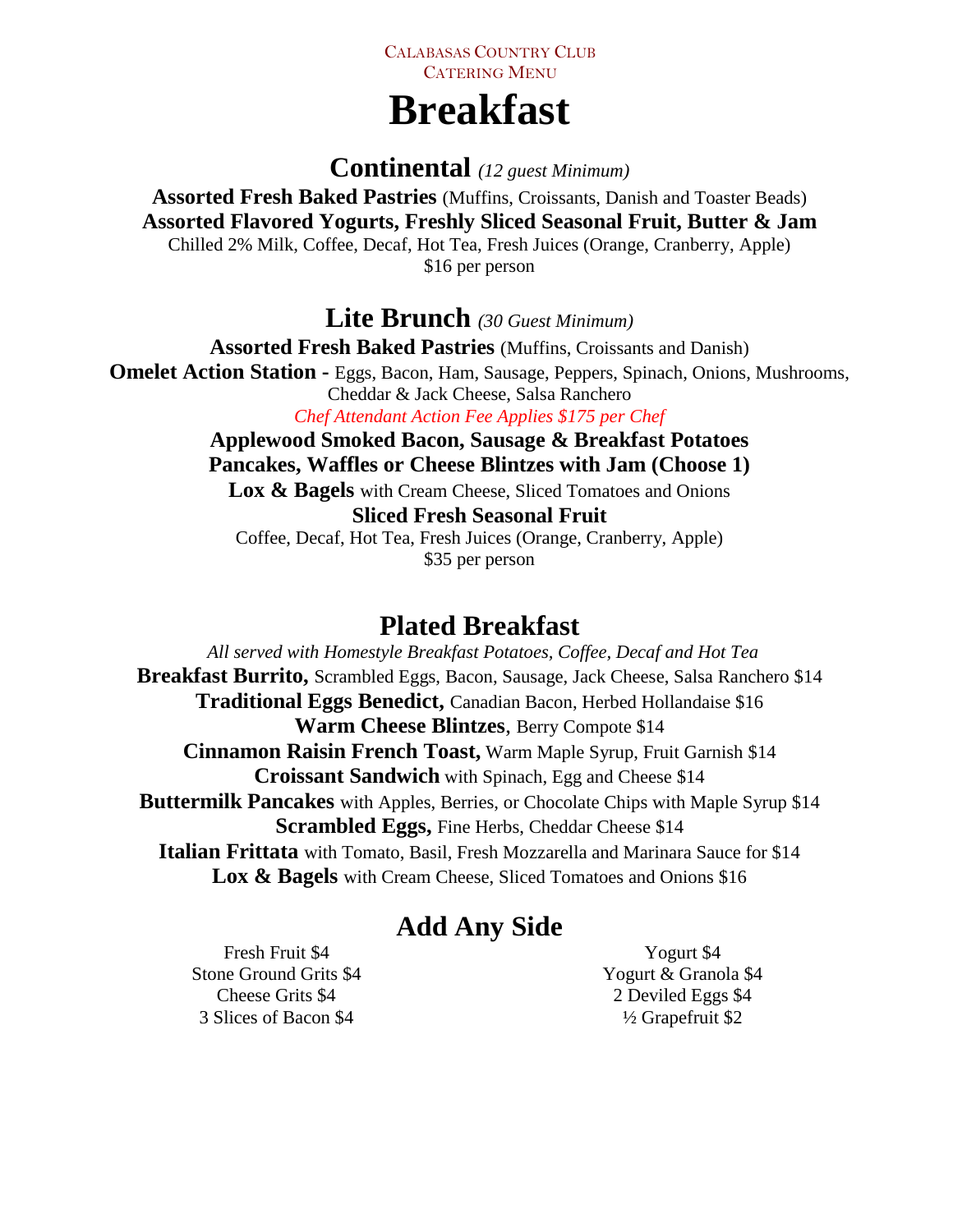# **Calabasas Brunch**

*(30 Guest Minimum)*

**Salad** *(choose two)*

Chinese Chicken Salad, Caesar Salad, Greek Salad with Feta Cheese and Lemon Vinaigrette, Kale and Quinoa Salad with Avocado and Grapefruit Segments Cheese Tortellini and Pesto with Sundried Tomatoes, Mixed Green Salad with Fresh Garden Vegetables, Fresh Cut Fruit Salad with Seasonal Berries

**Assorted Fresh Baked Pastries** Muffins, Croissants, Danish & Bagels

**Traditional Eggs Benedict** Canadian Bacon, Herbed Hollandaise

**Croissant Sandwiches** with Spinach, Egg and Cheese

### **Applewood Smoked Bacon & Maple Sausage Homestyle Breakfast Potatoes**

**Breakfast Breads** *(choose one)*

Cheese Blintz, Strawberry Banana Pancakes, French Toast or Belgian Waffles'

### **Baked Fresh Fish** *(choose one)*

Smoked Salmon or White Fish With Cream Cheese, Sliced Tomatoes and Onions

### **\$39.95 per person**

### **Chef Attendant Action Stations**

*Chef Attendant Action Fee Applies \$175 per Chef* 

### **Omelet Station \$10 (in addition to brunch menu)**

Eggs, Bacon, Ham, Sausage, Bay Shrimp, Tomatoes, Tri-Color Bell Peppers, Diced Red Onions, Mushrooms, Broccoli, Spinach, Sliced Black Olives, Cheddar, Mozzarella & Jack Cheese, Salsa Ranchero

### **Roasted Carving Station (in addition to brunch menu)**

Ham \$8 per person Leg of Lamb \$14 per person Turkey \$8 per person Prime Rib \$16 per person Accompanied with Seasonal Vegetables & Potato, Fresh baked rolls and condiments

#### **Assorted Petite Viennese Pastries \$3.00 ea**

#### **Beverage Service**

Sparkling Wine, Mimosas & Martinelli's Apple Cider Assorted Fresh Juices (Orange, Cranberry, Apple) Freshly Brewed Regular & Decaffeinated Coffee, Assorted Flavors of Hot Tea.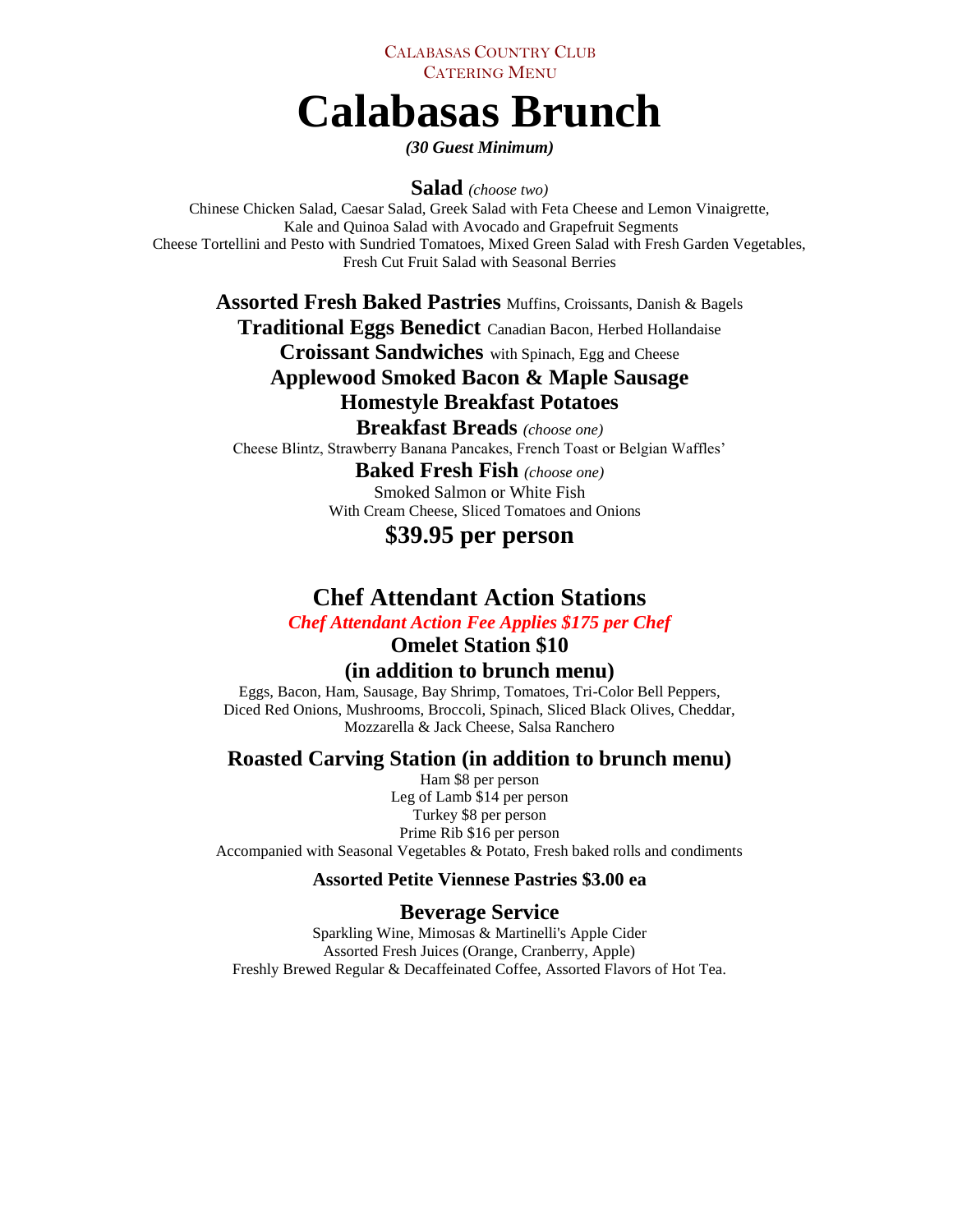## CALABASAS COUNTRY CLUB CATERING MENU **A La Carte Menu**

| <b>Pastries / Sweets</b>                              |                                                                      |                 |
|-------------------------------------------------------|----------------------------------------------------------------------|-----------------|
| <b>Assorted Fresh Baked Pastries</b>                  | \$28 per dozen                                                       |                 |
| <b>Assorted Fresh Baked Cookies / Brownies / Bars</b> | \$28 per dozen                                                       |                 |
| Assorted Fresh Baked Bagels with Cream Cheese         |                                                                      | \$28 per dozen  |
| <b>Fresh Sliced Fruit</b>                             | (pineapple, grapes, melon & berries)                                 | \$5 per person  |
|                                                       | <b>Fresh Whole Fruit</b> (red $\&$ green apples, bananas $\&$ pears) | \$3 each        |
| Beverage Service - a la Carte                         |                                                                      |                 |
|                                                       | Freshly Brewed Regular & Decaffeinated Coffee                        | \$30 per gallon |
| <b>Assorted Flavors of Hot Tea</b>                    |                                                                      | \$30 per gallon |
| <b>Assorted Soft Drinks</b>                           |                                                                      | \$2.50 each     |
| Assorted Bottle Juices & Milk                         |                                                                      | \$3.50 each     |
| Bottled Water – American Summits                      |                                                                      | \$3.50 each     |
| Sparkling Bottle Water – San Pellegrino               |                                                                      | \$4.00 each     |

# **Breaks**

#### **Sweets \$16**

Assorted Fresh Baked Cookies, Brownies, Fruit Bars, Biscotti Chilled Milk, Soft Drinks & Bottle Mineral Waters

### **Ice Cream \$14**

Ice Cream Sandwiches, Ice Cream Sundae Bar with Assorted Toppings Soft Drinks & Bottle Mineral Waters

### **Fruit & Cheese \$16**

Assorted Sliced Fresh Fruit, Gourmet Cheeses, French Bread & Premium Crackers Sparkling Apple Cider, Soft Drinks & Bottle Mineral Water

#### **At the Movies \$16**

Assorted Large Candy Bars, Movie Box Candy, Licorice, Fresh Popped Pop Corn Lemonade, Fruit Punch, Soft Drinks & Bottle Mineral Waters

### **At the Game \$20**

Fresh Popped Pop Corn, Warm Soft Pretzels, Cracker Jack, Peanuts, Mini Hot Dogs, Ice Cream Sandwiches, Root Beer & Bottle Mineral Waters

### **At the Southern Border \$18**

Red, Blue and Tan Tortilla Chips, Salsa, Fresh Guacamole, Mini Taquitos and Cheese Quesadilla, Sour Cream Soft Drinks & Bottle Mineral Waters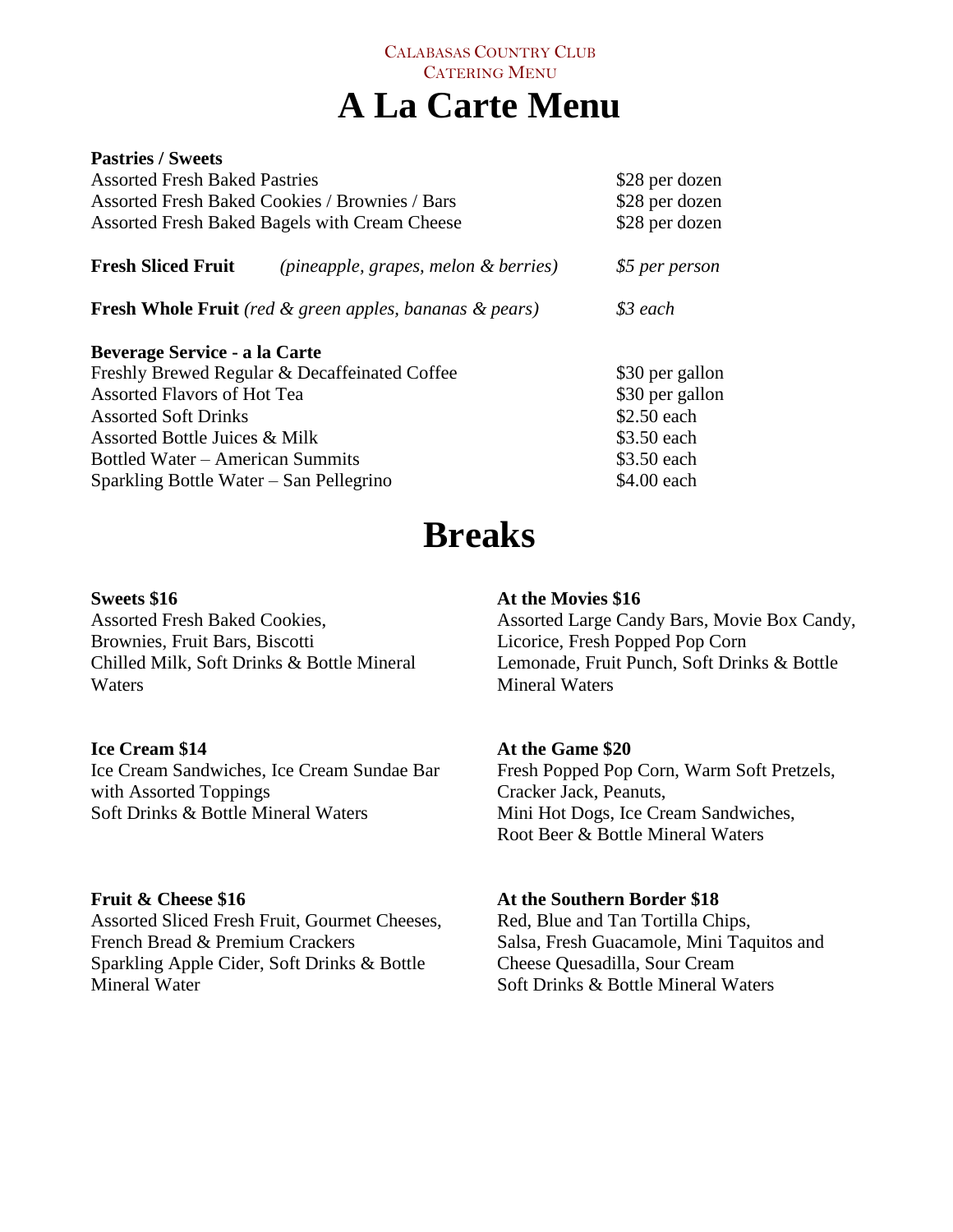

# **Plated Luncheon**

# **Salads**

**Field Greens** with Seasonal Vegetables and Balsamic Vinaigrette \$8 **Caesar Salad** with Crisp Romaine Hearts and Garlic Croutons \$8

**Spinach** Blue Cheese Crumbles, Candied Pecans & Granny Smith Apples with Apple Vinaigrette

\$9

**Caprese Salad** Roma Tomatoes & Fresh Buffalo Mozzarella, with Balsamic Glaze Fresh Basil \$9

### **Entrée**

**Eggplant Parmesan** with Garlic Bread \$29

**Sautéed Capellini Pomodor**o with Fresh Basil, Garlic Vine Tomato and Grana \$29 **Meat or Vegetable Lasagna** with Garlic Cheese Focaccia \$29

**Braised Texas Beef Brisket** Root Vegetables, Corn on the Cob, Cheddar Potatoes & Corn Bread \$29

**BBQ Mustard Pulled Pork** with Onion Rolls, Potato Salad and Fresh Fruit Variety \$29 **Pan Seared Chicken** Roma Tomato, Portobello Mushrooms and Pesto Risotto \$29 **Chicken Picatta** with White Wine, Lemon & Caper Sauce, with Garlic Buttered Angel Hair \$30 **London Broil** Mushroom Sauce, Roasted Red Potatoes, Sautéed French Beans with Shallots \$34 **Grilled Salmon** with Citrus Buerre Blanc served over Israeli Couscous \$34 **Pan Seared Beef Sirloin** with Fingerling Potatoes, Broccoli Gratin and Herb Glaze \$34

### **Desserts** (Choice of One)

Fudge Brownie with Fresh Whipped Cream \$7 New York Cheese Cake with Raspberry Coulis \$7 Tiramisu \$9 Apple Pie \$9 Carrot Cake \$9 Chocolate Lava Cake \$9

# **Bread & Butter**

Freshly Baked Artisan Breads & Sweet Butter

# **Beverage Service**

| Freshly Brewed Regular & Decaffeinated Coffee | \$2.50 each |
|-----------------------------------------------|-------------|
| Assorted Flavors of Hot Tea                   | \$2.50 each |
| <b>Assorted Soft Drinks</b>                   | \$2.50 each |
| Assorted Bottle Juices & Milk                 | \$3.50 each |
| Bottled Water – American Summits              | \$3.50 each |
| Sparkling Bottle Water – San Pellegrino       | \$4.00 each |
|                                               |             |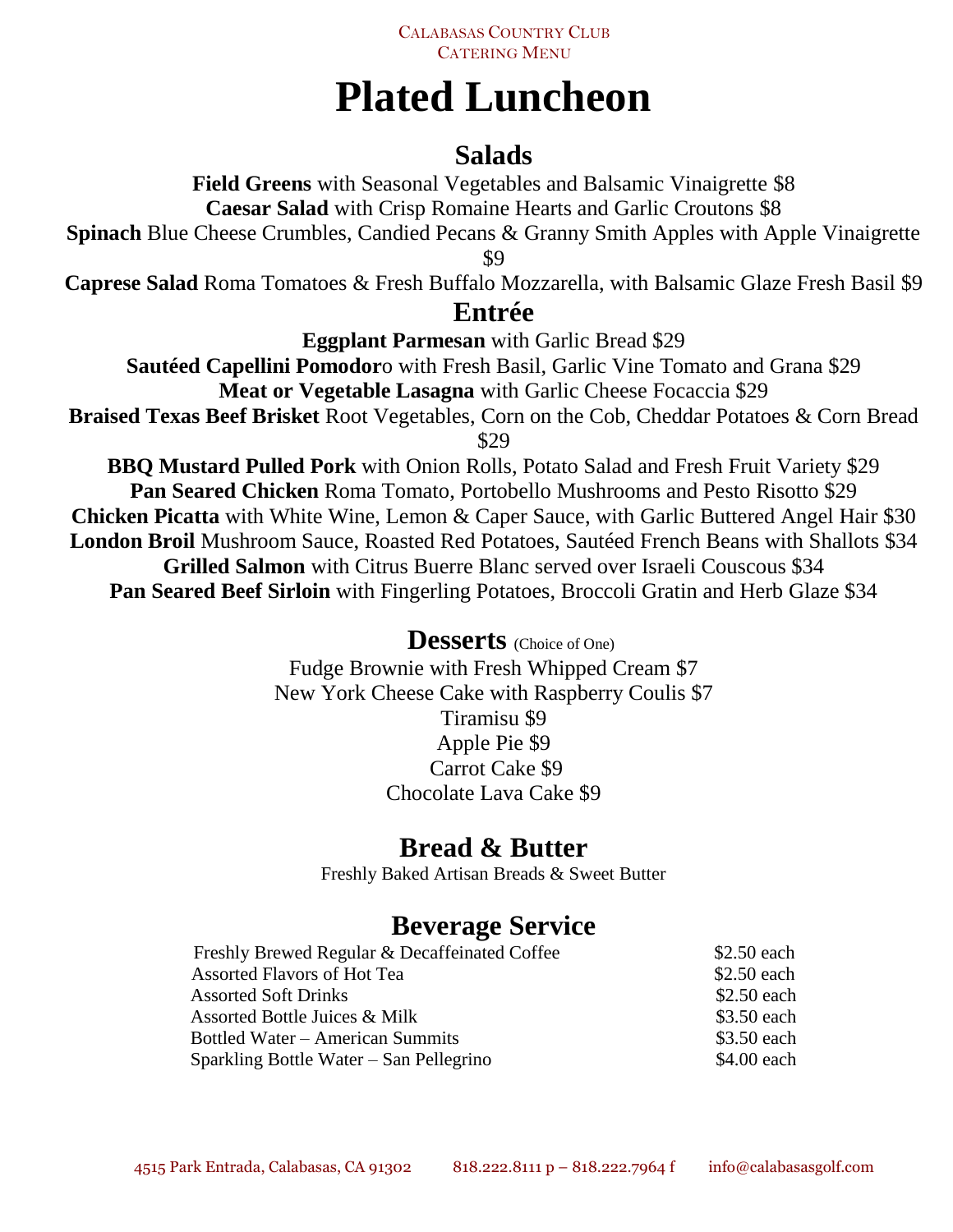# **Light Plated Lunch Entrée Salads**

**Cobb Salad** with Grilled Chicken, Crispy Bacon, Crumbled Egg & Blue Cheese, over mixed greens with Creamy Herb Ranch Dressing \$25

**Orzo Greek Salad** with Grilled Chicken, Feta Cheese, Kalamata Olives, Red Peppers and Cucumbers with Vinaigrette \$25

**Moroccan Chicken Salad** with Red and Golden Beets, Avocado, Dates and Toasted Almonds \$26

**Grilled Salmon Salad** over Power Greens with Quinoa, Cherry Tomatoes, & Edamame with a Balsamic Vinaigrette \$27

**Salad Nicoise** with Seared Ahi Tuna, Hard Boiled Eggs, Haricot Vert & Baby Red Bliss Potatoes with Creamy Lemon Vinaigrette \$28

**Soy Marinated Skirt Steak Salad** with Napa Cabbage, Mandarin Oranges, Crispy Wonton Noodles and Slivered Almonds with Soy Ginger Dressing \$29

### **Desserts**

Fudge Brownie with Fresh Whipped Cream \$7 New York Cheese Cake with Raspberry Coulis \$7 Tiramisu \$9 Apple Pie \$9 Carrot Cake \$9 Chocolate Lava Cake \$9

# **Bread & Butter**

Freshly Baked Artisan Breads & Sweet Butter

# **Beverage Service**

| Freshly Brewed Regular & Decaffeinated Coffee | $$2.50$ each |
|-----------------------------------------------|--------------|
| Assorted Flavors of Hot Tea                   | \$2.50 each  |
| <b>Assorted Soft Drinks</b>                   | \$2.50 each  |
| Assorted Bottle Juices & Milk                 | \$3.50 each  |
| Bottled Water – American Summits              | \$3.50 each  |
| Sparkling Bottle Water – San Pellegrino       | \$4.00 each  |
|                                               |              |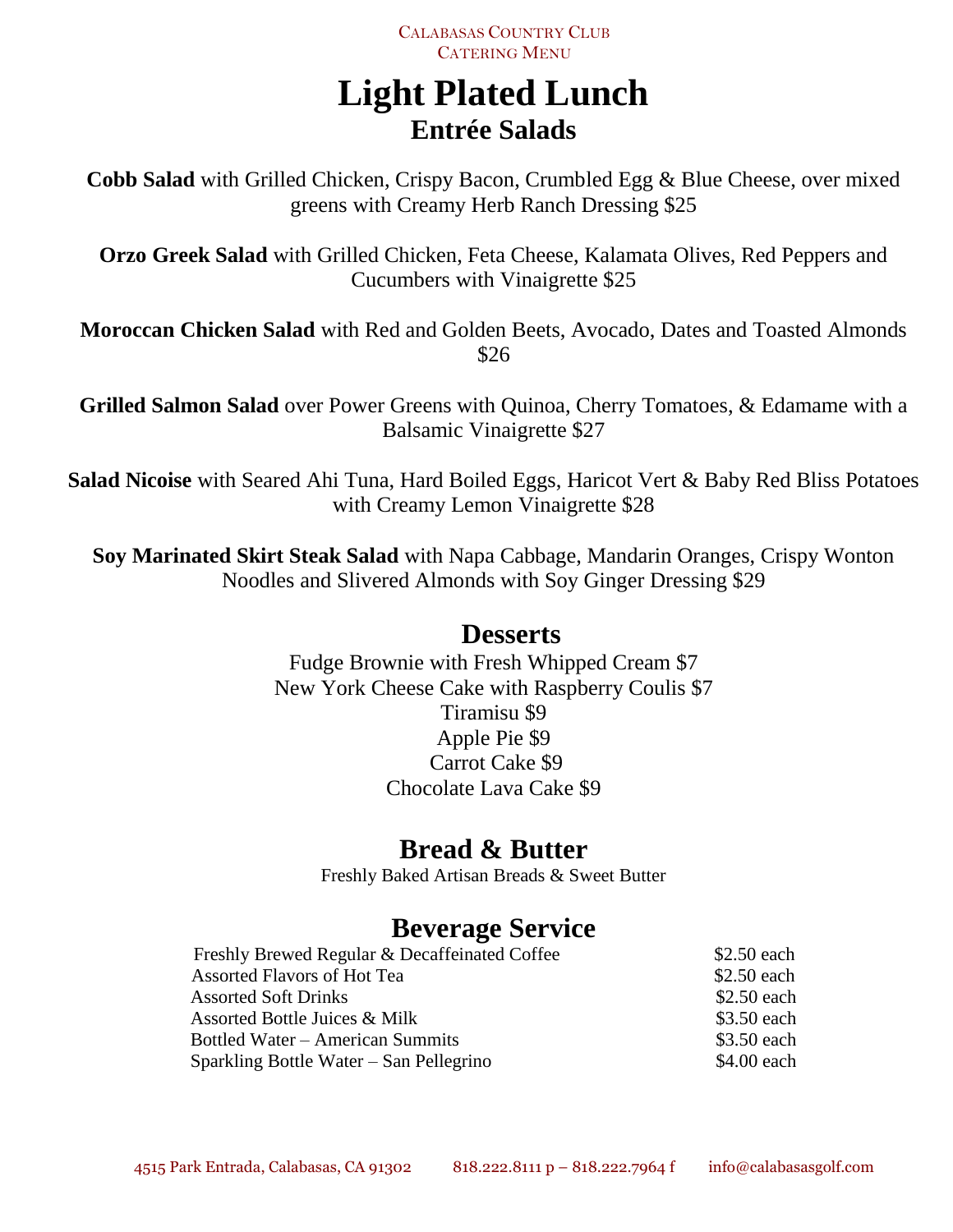# **Theme Lunch Buffets**

 **30 guests minimum Deli Buffet \$33**

**Red Skin Potato Salad, Farfalle Salad** with Pesto and Sundried Tomatoes **Sliced Cheddar, Baby Swiss, Dill Havarti and Munster Cheese Sliced Roasted Beef, Oven Gold Turkey, Cured Ham and Chicken Salad Fresh lettuce, Vine Tomato, Sweet Onion, Garlic Dills, Peppers and Olives Bakery Fresh Breads and Rolls**

Condiments Including Mayonnaise, Dijon, Deli Mustard & Horseradish Cream **Chocolate Fudge Brownies and Assorted Fresh Baked Cookie**

# **Fiesta \$35**

**Fresh Tortilla Chips with Salsa Bar including:** Pico de Gallo, Green Chili, Piscine Sauce, Sour Cream and Guacamole

**Chicken Fajitas** with Seared Peppers and Onions in Lime, Garlic and Cilantro

**Spicy Ground Beef Soft Tacos** with Lettuce, Tomatoes, Olives, Green Onions, Tomatoes, Shredded

Jack/Cheddar Blend

**Chicken Enchiladas** with Oaxaca Cheese and Red Chili Sauce

**Black Beans and Cilantro Rice**

 **Churros**

# **Asian \$38**

**Vegetable Eggs Rolls** with Spicy Mustard **Chinese Chicken Salad** with Oriental Dressing **Bay Shrimp Pad Thai Noodles** with Julienne Vegetables **Kung Pao Chicken** with Red Chili, Mushroom, and Sugar Snap on Steamed White Rice Pork or Vegetable Fried Rice **Key Lime Cheese cake and Fortune Cookies**

# **Italian \$40**

**Caesar Salad, Caprese Salad with Balsamic Glaze Beef or Portobello Mushroom Lasagna** *(choice of one)* **Grilled Rosemary Chicken** with Artichoke Risotto **Salmon Farfalle** with Champagne Cream Sauce and Asparagus Tips **Italian Vegetable Ratatouille** with Hearty Marinara Sauce **Fresh Baked Garlic Bread**

**Tiramisu**

# **Mediterranean \$42**

**Fresh Pita Bread** with Three Flavors of Hummus and Black Olive Tapenade **Greek Salad** with Feta Cheese, Olives, Red Peppers, Cucumbers, Bermuda Onions/ Vinaigrette **Fresh Rocket Greens** tossed with Cannellini Beans, Roasted Peppers and Artichoke Hearts **Char Broiled Chicken** and **Vegetable Kabobs** with Fresh Herbs **Citrus Marinated Sea Bass with a Lemon Beurre Blanc Sauce Israeli Cous Cous** with Currents and Almonds Mixed **Vegetable Risotto**

**Baklava**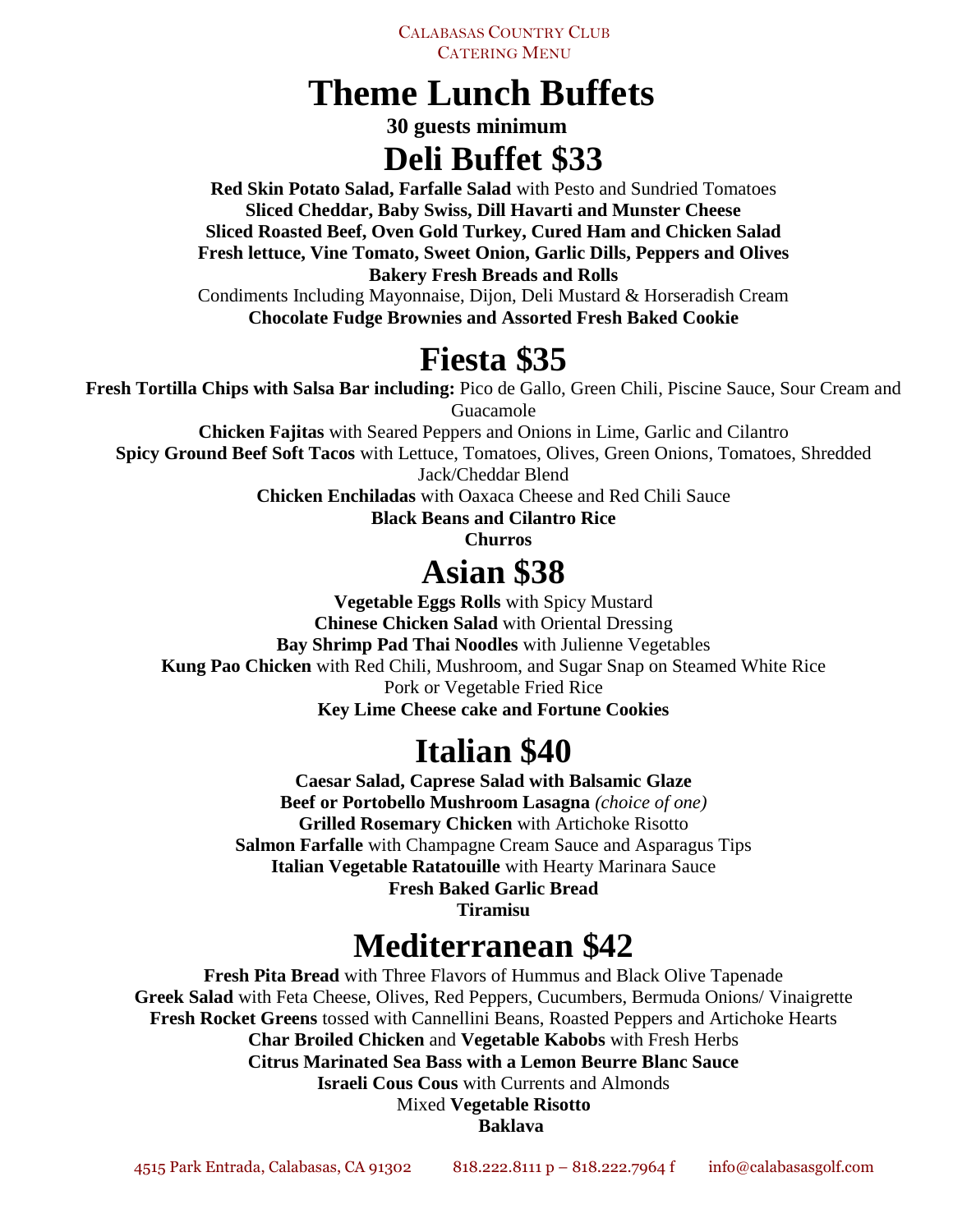# **CCC Outdoor Grill Package**

### **30 guests minimum**

# **Backyard "Q" \$36**

*The Backyard "Q" is served out on the Ballroom Patio or Patio Terrace. All served with Tomatoes, Red Onion, Lettuce, Pepperoncini, Olives, Pickles, Mayonnaise, Dijon, Salad Mustard, Ketchup and Russian Dressing, with Assorted Breads and Rolls*

### **Salads (pick 2)**

Traditional Caesar, Greek with Feta and Chopped Vegetables Tomato and Fresh Mozzarella Farfalle Pesto with Sundried Tomato Tossed Field Greens with Fresh Vegetables Red Skin Potato, Italian Pasta Salad

### **Entrees (pick 2)**

Quarter Pound All Beef Hot Dogs Char Broiled Bratwurst Char Broiled Hamburgers or Cheeseburgers Char Broiled Chicken Sandwich Slow Cooked Brisket with Natural Beef and Root Vegetable Jus Spicy Dry Rubbed Tri Tip Pulled Pork in Carolina Mustard Vinegar BBQ Sweet & Savory BBQ Chicken BBQ Baby Back Ribs

### **Sides (pick 2)**

Cowboy Beans in Brown Sugar and Mustard Powder Southwest Black Beans with Corn and Peppers Mac and Cheese Steamed Corn on the Cob Steak Cut French Fries Cole Slaw

### **Dessert**

Cookies and Brownies

### **Stationed Beverage Service**

| Freshly Brewed Regular & Decaffeinated Coffee | \$2.50 each |
|-----------------------------------------------|-------------|
| Assorted Flavors of Hot Tea                   | \$2.50 each |
| <b>Assorted Soft Drinks</b>                   | \$2.50 each |
| Assorted Bottle Juices & Milk                 | \$3.50 each |
| Bottled Water – American Summits              | \$3.50 each |
| Sparkling Bottle Water – San Pellegrino       | \$4.00 each |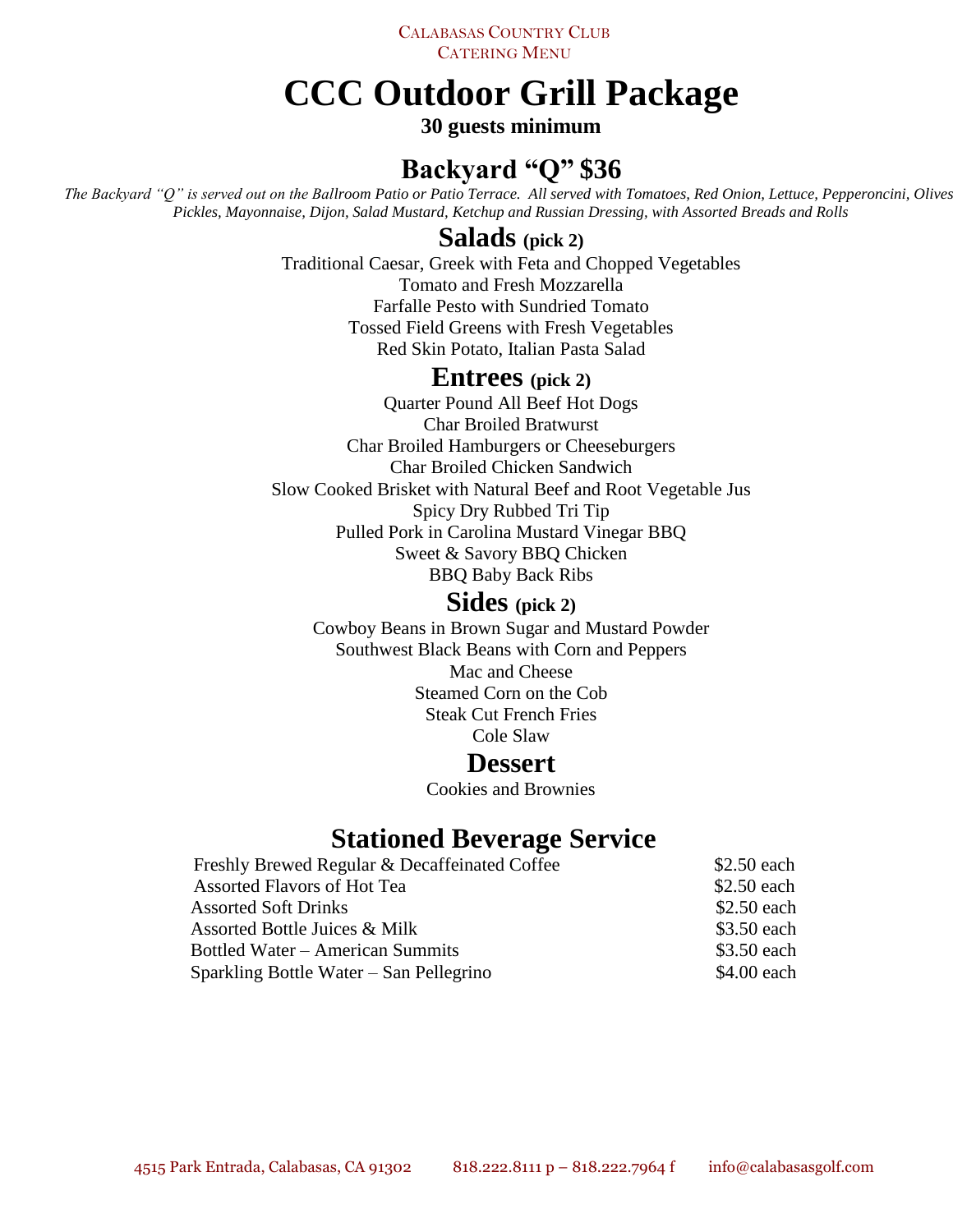# **TRAY-PASSED HORS D'OEUVRES**

### **Tray-Passed Hot Hors d'oeuvres**

### **Choice of Two- \$9 pp Each Additional \$4** Spanakopita with Yogurt Fried Four Cheese Ravioli Cheese Puffs Assorted Quiche Southern Fried Chicken Tenders Petite Egg Roll Mini Designer Pizza

Coconut Chicken Tenders Sesame Chicken Satay Parmesan Artichoke Spicy Beef Satay Petite Pineapple Chicken Kabob Portabella Mushroom Strudel

Stuffed Spinach Mushroom Caps

#### **Choice of Two- \$11 pp Each Additional \$5**

Baby Lamb Chops Mini Beef Wellington Shrimp Satay & Garlic Chile Chicken Pot Stickers Vegetable Pot Stickers Scallops en Croute Petite Chicken Flautas Petite Crab Cakes Beef Tenderloin Asparagus Brochette Raspberry Brie En Croute Corn Meal Fried Oysters Bacon Wrapped Scallops Petite Spring Rolls Lobster Macaroni Cheese Balls

### **Tray-Passed Cold Hors d'oeuvres Choice of Two- \$9 Each Additional \$4**

Baja Bites with Shredded Chicken Tinga, Cheese & Refried Beans Boursin Stuffed Baby Heirloom Tomato Speared Blue Cheese Stuffed Queen Olive Petite Cucumber Tart with Feta, Olives & Tomato Artichoke Heart stuffed with Goat Cheese, Basil & Pine nuts Strawberries and Brie on Lavash Petite Bruschetta with Roasted Red Pepper Tapenade and Grana Polenta with Prosciutto, Gorgonzola and Roasted Red Pepper Vegetable Spring Rolls with Cashew sauce

#### **Choice of Two \$11 Each Additional \$5**

California Poki Bites with soy Cured Tuna, Wasabi, Avocado and Ocean Salad Baby Red Potato with Crème Fraiche and Caviar Smoked Salmon Pinwheels with Dill Cream Cheese Tenderloin Wrapped Asparagus Jumbo Shrimp stuffed with Crab Dressing Petite Tortilla Cup with Ceviche Steak Tatar on Garlic Croustade Salmon Gravlax with Fennel Relish on Pumpernickel Baguette Petite Pumpkin Muffin Stuffed with Crayfish Mousse Jumbo Shrimp Cocktail Shooters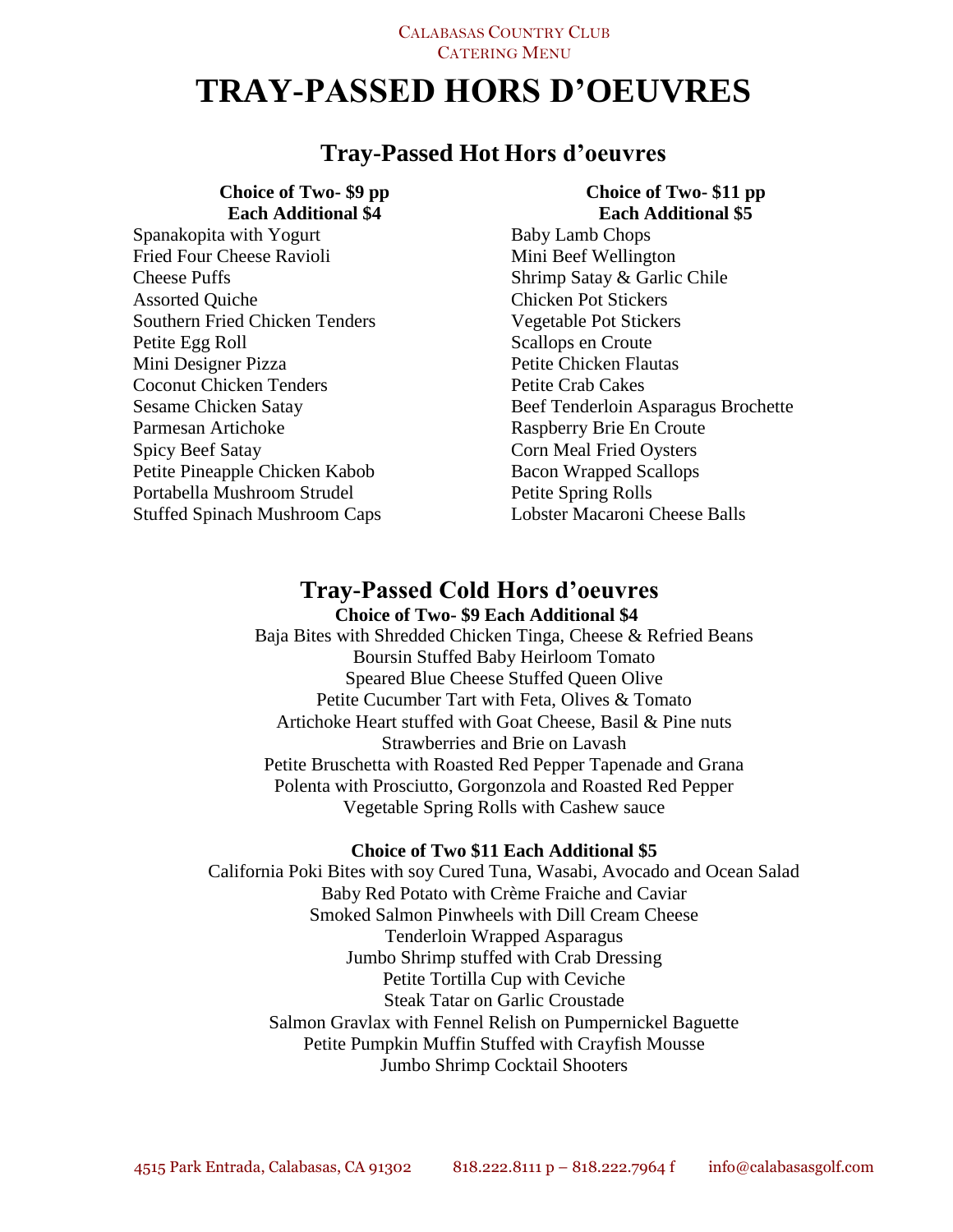### CALABASAS COUNTRY CLUB

CATERING MENU

# **HORS D'OEUVRE DISPLAYS AND STATIONS**

*Crudités…\$8 per person* A festive arrangement of fresh-cut seasonal vegetables with Ranch Dressing and Hummus

*Fresh Fruit…\$8 per person*

An exotic assortment of carved fruit delightfully arranged to compliment any event

### *Cheese Board…\$12 per person*

A mélange of cheeses fit to inspire any cheese-lovers palate, accompanied by traditional dried fruits, berries and with artisan breads and crispy water biscuits

### *Antipasti…\$14 per person*

A magnificent selection of Mediterranean meats, cheese and savory grilled, pickled and marinated vegetables, displayed with beautiful Italian Artisan breads, oils and vinegar

#### *Sushi Station*...*\$20 per person*

Fresh made sushi rolls & Nigiri, displayed and homemade, with Wasabi, Ginger & Soy Sauce

*Seafood Bar…\$26 per person (Choose Three Selections)*

Jumbo Shrimp Raw Oysters Crab Legs Clams

Blackened Tuna Sashimi Hawaiian Poki Sushi Maki

#### *Pastry/Dessert…\$16 per person*

Begin with Chocolate Fondue, Fresh Berries and Pound Cake. Continue with an assortment of Viennese-style pastries

### **CARVING DISPLAY\***

*Carved hors d'oeuvre portions accompanied with fresh baked rolls and condiments* Pineapple Glazed Oven Baked Boneless Pit Ham with Teriyaki Sauce… \$10 per person Oven Roasted Turkey Galantine with Giblet Sauce and Cranberry Relish… \$10 per person Dijon Encrusted Roast Pork loin with Granny Smith Chutney… \$12 per person Oven Roasted Top Sirloin Au Jus with Horseradish Cream… \$15 per person Tender Roast Leg of Lamb with Port sauce and Balsamic Mint Mignonette… \$17 per person Tenderloin of Beef with Port Glace… \$19 per person *\*Carving Designed & Portioned to Accommodate Reception Course Only Chef Attendant \$175 labor fee - per carving station*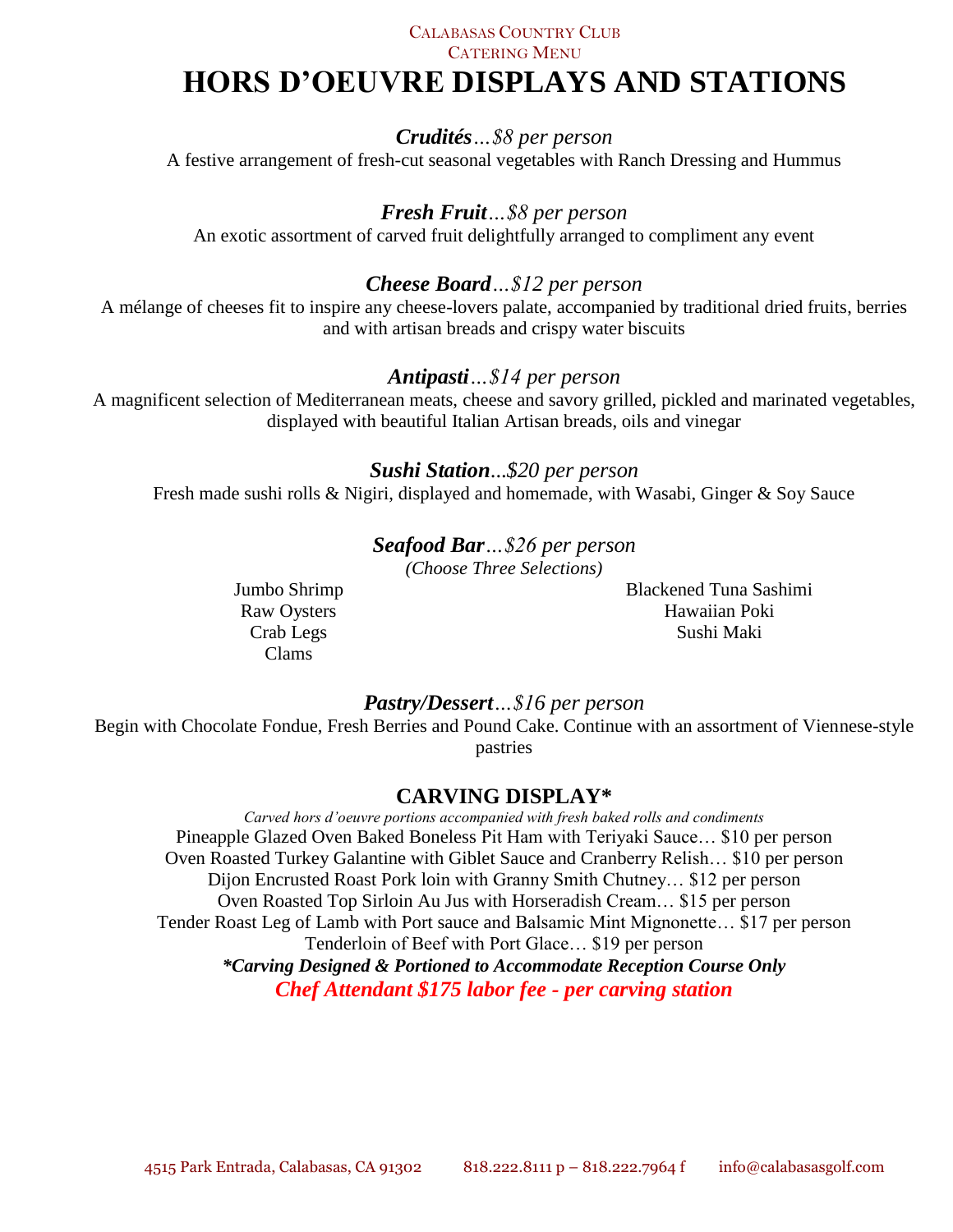# *PLATED DINNER MENU*

# *Choice of Salad (choose 1)*

**Spring Mix Greens** with Fresh Cut Vegetables and Choice of Dressing \$8 **Root Vegetable Shoestring Salad** on Field Greens in Cranberry Vinaigrette \$8 **Fresh Field Green with Danish Bleu** and Toffee Pecans in Balsamic Vinaigrette \$9 **Hearts of Romaine** with Sunflower Seeds, Crispy Bacon &Sweet Tomatoes with Maytag Bleu Cheese \$9 **Caesar Salad** with Garlic Croutons \$8 **Spinach with Granny Smith Apples**, Roasted Pumpkin Seeds in a Stilton Poppy Seed Dressing \$9

# *Choice of Entree (choose 1)*

*All entrees come with a side of seasonal sautéed steamed Vegetables*  **Roasted Game Hen Stuffed** with Cranberry Apple Stuffing, Fingerling Potatoes & Chervil Jus \$35 **Baked Chicken Florentine** with Mushrooms, Sweet Pea Risotto and Tomato Fondue \$35 **Sautéed Macadamia Nut Chicken Cutlet** with Pineapple Fried Rice and Citrus Butter \$ 35 **Grilled Chicken Breast with a Madeira Wine Sauce,** Herb Roasted Fingerling Potatoes \$35 **Sautéed Medallions of Pork Tenderloin** with Orzo \$34 **Dijon Encrusted Pork Loin** Granny Smith Apple Dressing, Garlic Potatoes and Mushroom Sauce \$34 **Grilled London Broil** with Hunters Sauce and Horseradish Whipped Red Skin Potatoes \$36 **Char Broiled Jumbo Shrimp Scampi** over Garlic Infused Orzo \$38 **Slow Roasted Prime Rib Au Jus** with Yorkshire Pudding & Potatoes Lyonnaise 12oz. Cut \$36 16oz. Cut \$45

**Grilled New York Strip** with Bleu Cheese Butter, Onion Strings and Whipped Yukon potatoes. \$42 **Herb Roasted Sliced Tenderloin** with Port Glace and Artichoke risotto. \$45 **Filet Mignon (2) Medallions 4oz** with Peppercorn Sauce, Peruvian Blue Whipped Potatoes \$48 **Pan Seared Atlantic Salmon** with Sweet potato Risotto and Tarragon Pinot Butter \$42 **Char Broiled Herb Marinated Swordfish,** served with Israeli Cous Cous \$44 **Herb Crusted Halibut with Lemon Buerre Blanc** and Asparagus Risotto \$44 **Cold Water Australian Lobster Tail** with Gruyere Scalloped Potatoes & Drawn Butter 10-12oz MKT **Sautéed Herb Chicken Breast & Char Broiled Petite Filet Mignon** with Port Demi Glaze with Sherry Jus and Roasted Fingering Potatoes \$48

**Jumbo Shrimp & Petite Filet Mignon** with Bordelaise Sauce with Garlic Whipped Potatoes \$48

### **Dessert** (Choice of One)

Tiramisu \$8 Peanut Butter Fudge Brownie with Fresh Whipped Cream \$8 Apple Pie \$8 New York Cheese Cake with Raspberry Coulis \$8 Carrot Cake \$8 Chocolate Lava Cake \$8

### **Beverage Service**

| Freshly Brewed Regular & Decaffeinated Coffee | \$2.50 each |
|-----------------------------------------------|-------------|
| Assorted Flavors of Hot Tea                   | \$2.50 each |
| <b>Assorted Soft Drinks</b>                   | \$2.50 each |
| Assorted Bottle Juices & Milk                 | \$3.50 each |
| Bottled Water – American Summits              | \$3.50 each |
| Sparkling Bottle Water – San Pellegrino       | \$4.00 each |
|                                               |             |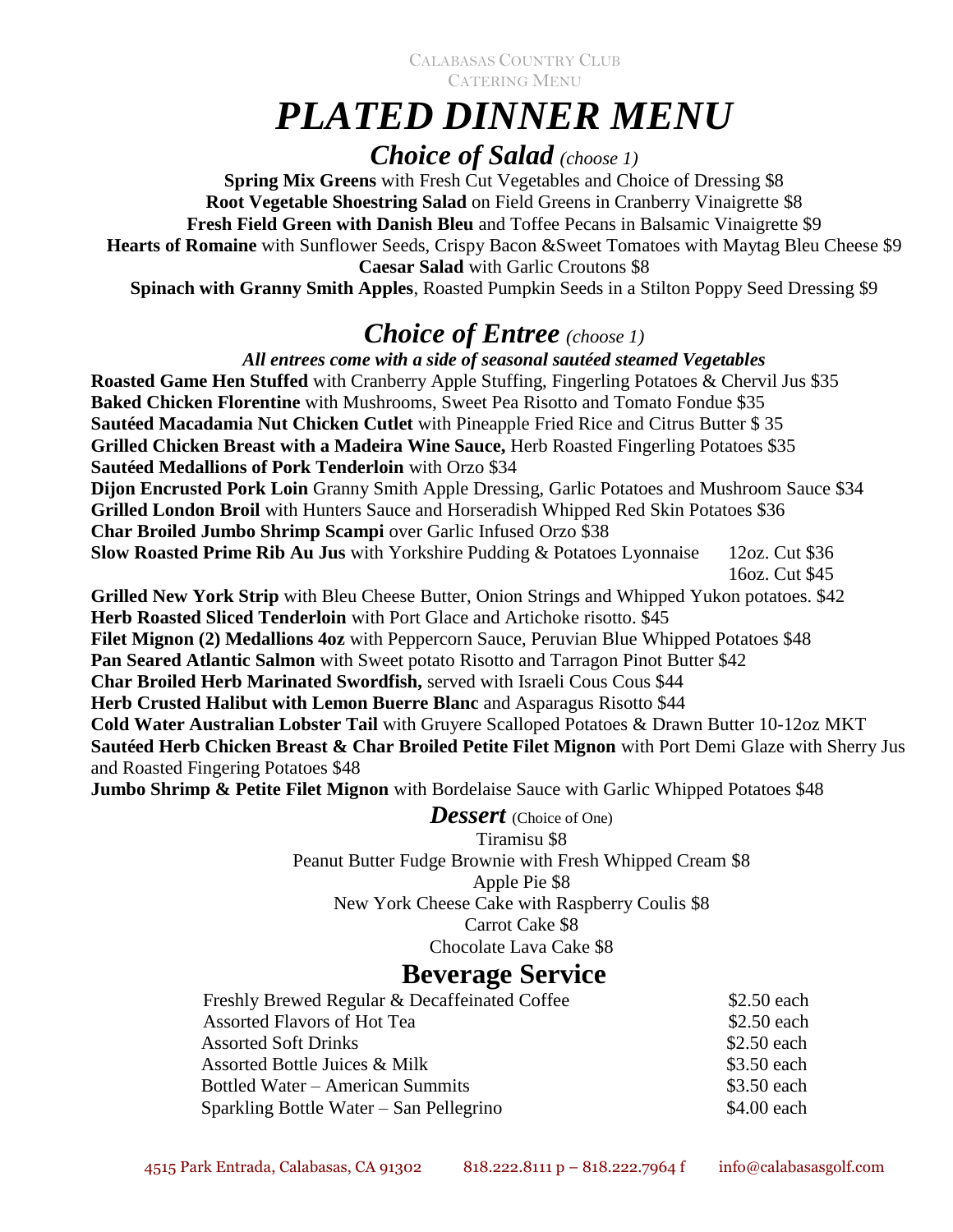# CALABASAS COUNTRY CLUB CATERING MENU *BUFFET DINNER OPTIONS*

### **Tier One**

**Two Salads, One (A) Entrée, One (B) Entrée, Two Sides, One Vegetable and One Dessert \$75 per person, 40 Guest Minimum**

### **Tier Two**

**Three Salads, One (A) Entrée, Two (B) Entrées, Two Sides, Two Vegetables and Two Desserts \$85 per person, 40 Guest Minimum**

### **Tier Three**

**Three Salads Two (A) Entrees, Two (B) Entrees Two sides, Two Vegetables and Three Desserts \$95 per person, 40 Guest Minimum**

### **Salads:**

Traditional Caesar with Garlic Croutons; Tomato and Fresh Mozzarella; Farfalle Pesto with Sundried Tomatoes and Pine Nuts; Pineapple Waldorf; Greek Salad with Feta Cheese; Field Greens with Fresh Vegetables and Balsamic Vinaigrette; Red Skin Potato Salad with Sweet Relish; Spinach with Granny Smith Apples, Roasted Pumpkin Seeds in a Stilton Poppy Seed Dressing; Quinoa Salad with Avocado, Kale and Grapefruit Segments

### **"A" Entrees**

**Herb Roasted Chicken** with Pan Jus **Carved Oven Roasted Turkey** with Giblet sauce and Onion Sage Dressing **Carved Roasted Fresh Ham** with Mushroom Gravy **Pineapple Glazed ham** with Teriyaki Glaze **Baked Penne Mozzarella Marinara**. **Braised BBQ Beef Baked Lasagna Bolognese Baked Eggplant Parmesan** with Tomato Vegetable Ragout and Garlic Sauce

### **"B" Entrees**

### **Braised Beef Short Ribs**

**Home Style Pot Roast** Braised in Root Vegetables and Beef Stock **Dijon Encrusted Pork Loin** with Granny Smith Apple Dressing **Oven Roasted Top Sirloin** with Espagnole Sauce **Oven Slow Roasted Prime Rib Au Jus Lake Superior Whitefish** with Tomato Basil Emulsion **Pan Seared Pacific Salmon** with Blackberry Butter **Beef Tenderloin** in Port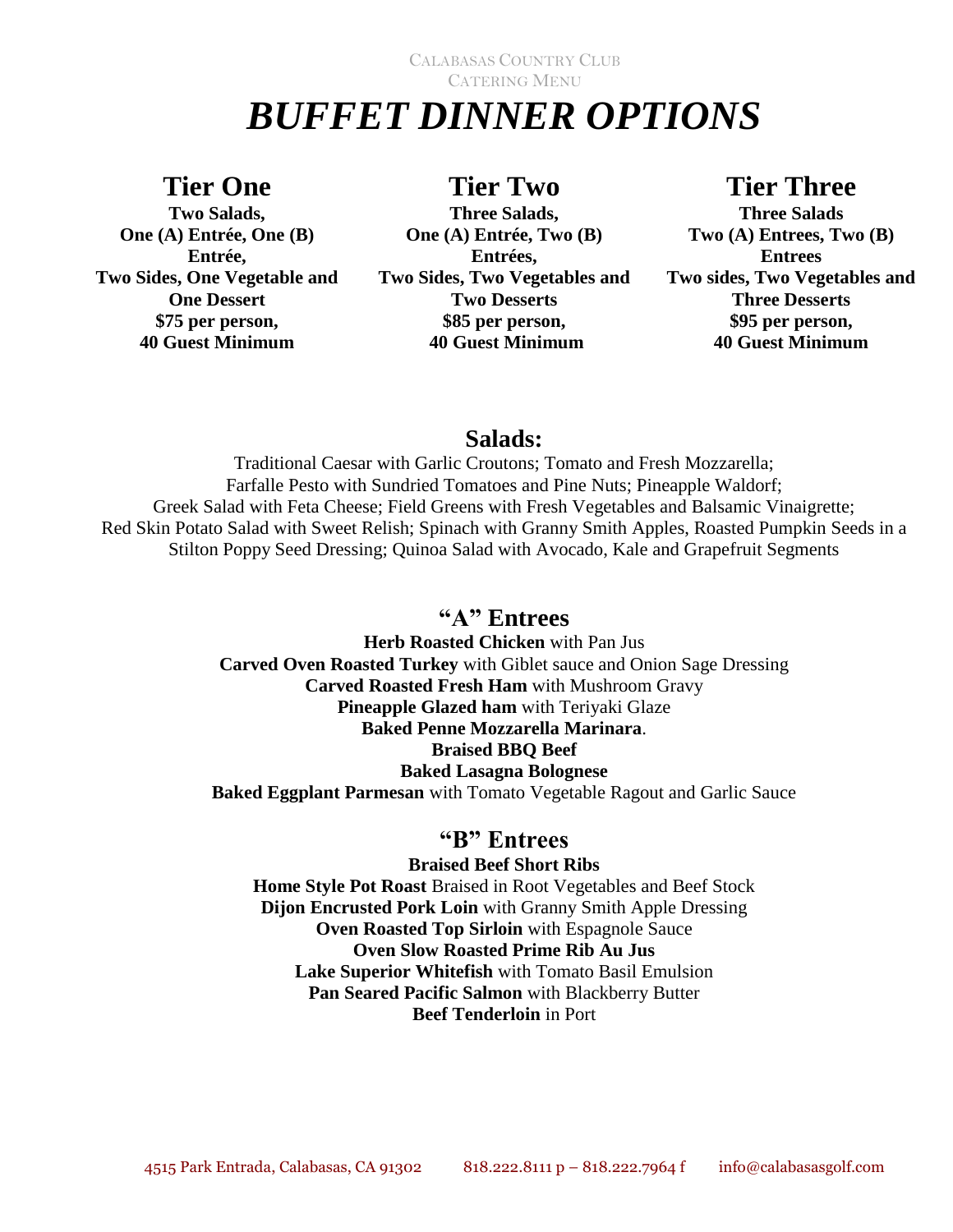### **Sides:**

Whipped Red Skin Potatoes Creamy Potatoes Gratin Herb Roasted Fingerling Potatoes Mashed Butternut Squash Sweet Potato Risotto Asparagus Risotto

Mushroom Risotto Mixed Vegetable Risotto Wild Rice Rice Pilaf Israeli Couscous Macaroni and Cheese

### **Vegetables**

*Based Upon Seasonal Availability*

Haricot Vert Brocollini Broccoli Baby Carrots

Corn on the Cob Creamed Spinach Sautéed Spinach Sautéed Asparagus

### **Dessert Selections:**

Pecan Pie, Deep Dish Apple Pie, or Peach Crumble Homemade Bread Pudding with Bourbon Anglaise New York Cheesecake, Oreo Cheesecake, Wild Berry Cheesecake Tiramisu, Carrot Cake, Crème Brulee Chocolate Decadence Cake

### **Bread & Butter**

Freshly Baked Artisan Breads & Sweet Butter

### **Beverage Station**

|                             | Freshly Brewed Regular & Decaffeinated Coffee |             |
|-----------------------------|-----------------------------------------------|-------------|
|                             | Assorted Flavors of Hot Tea                   | \$2.50 each |
| <b>Assorted Soft Drinks</b> |                                               | \$2.50 each |
|                             | Assorted Bottle Juices & Milk                 | \$3.50 each |
|                             | Bottled Water – American Summits              | \$3.50 each |
|                             | Sparkling Bottle Water – San Pellegrino       | \$4.00 each |
|                             |                                               |             |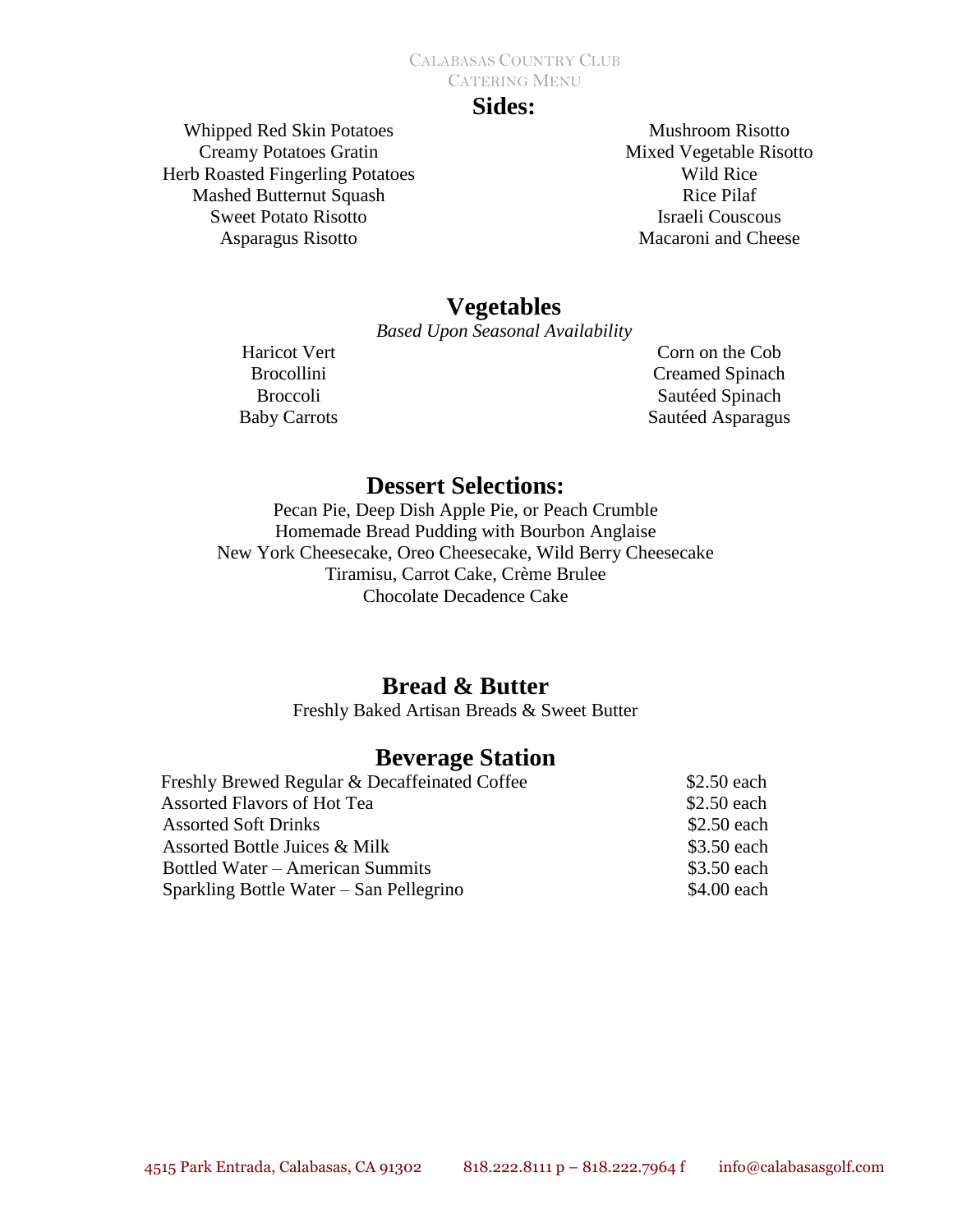# CALABASAS COUNTRY CLUB

# *BAR OPTIONS*

# *Open Bar rates based on a four-hour period*

### CCC Well Bar \$38 per person

(Seagram's Vodka & Gin, Castillo Rum ,Moctezuma Tequila, Barton Whiskey, 100 Piper's Scotch, House Wine & Soft Drinks)

### CCC Call Bar \$42 per person

(Stolichnaya Vodka, Bombay Dry Gin, Bacardi Rum , J&B Scotch, Cuervo Gold Tequila, Jack Daniels, House Wine & Soft Drinks)

#### CCC Premium Bar \$45 per person

(Grey Goose, Bombay Sapphire Gin, Bacardi Rum, Dewers Scotch, Patron Silver, Crown Royal, House Wine & Soft Drinks)

#### Soft Bar \$32 per person

(Assorted Soft Drinks, Bottle Waters, Juices, Domestic and Imported Beers and House Red & White Wine)

*Additional Liquors are available* 

*No Outside Liquor is permitted*

# *Cash Bar / Consumption services are available*

### **Sparkling Reception**

### **House Champagne or Martinelli's Apple Cider** \$28.00 per Bottle **Sparkling Wine**  \$32.00 per Bottle  **House wine service**  \$32 per Bottle *Additional Bars – Bartender Fee \$250*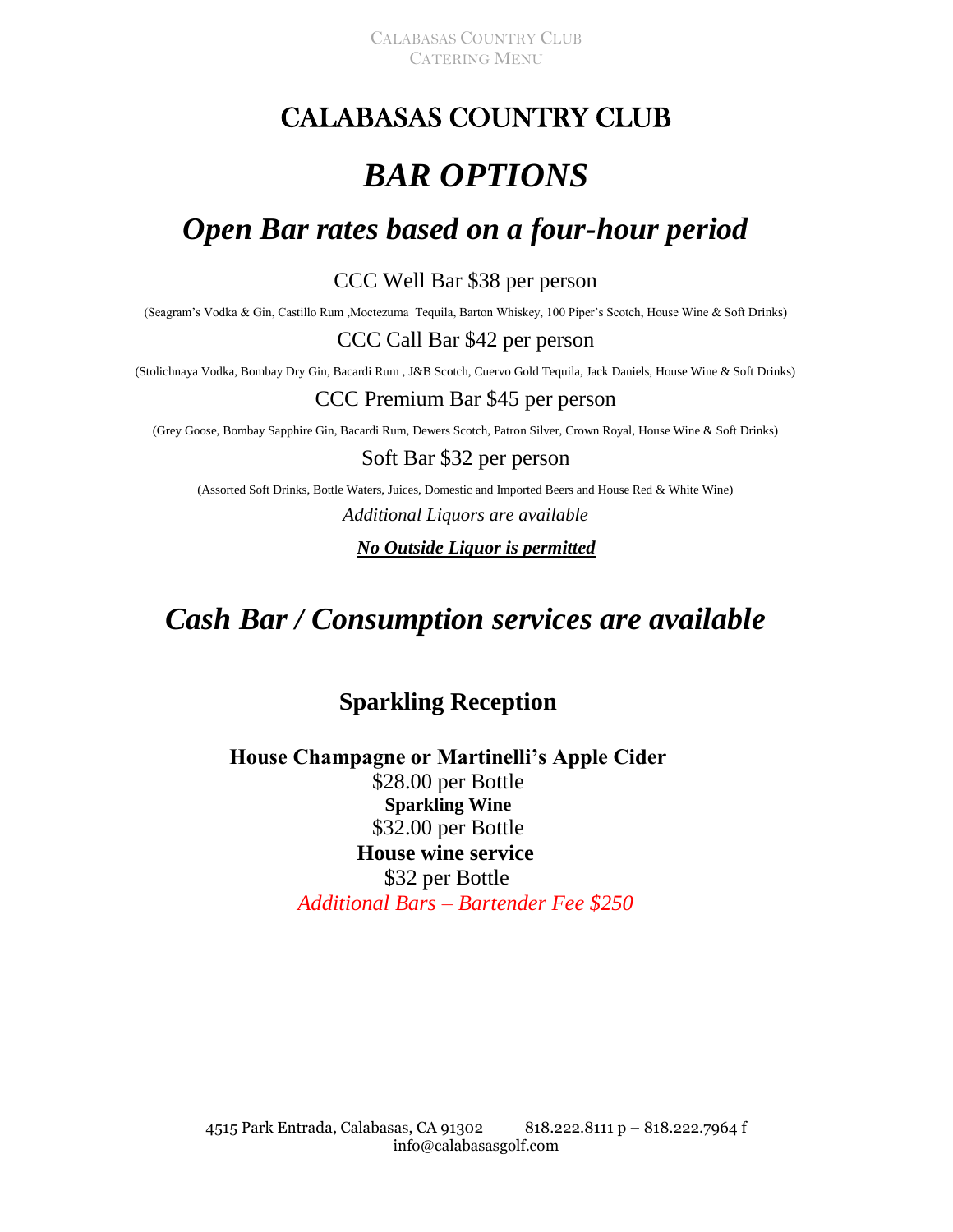### CALABASAS COUNTRY CLUB CATERING MENU *ADDITIONAL INFORMATION*

Liability Insurance required (combined single limit of \$1,000,000 per occurrence)

Security Guards are required when events or the attendees are: Young Adults, Mitzvahs and children's events (\$250 per guard, 1 per every 50 Children, based on 6 hours)

Cake Cutting Fee \$3.50 per person Corkage Fee \$20 per bottle (Wine & Champagne Only) Bartenders \$250 each / 4hrs minimum Vendor Meal \$30 / Childs Meal \$25 Dance Floor Set-Up…… \$250

#### Audio Visual Fees

Easel ………. \$ 10 (each) Podium ……. \$ 35 Podium & Wireless Mic …… \$75 Screen 6' ………… \$ 45

### **Room Rental Fees**

*\*In lieu of the food and beverage minimum*

| <b>ROOM</b>   | <b>MON-FRIDAY</b> | <b>MON-THURS EVE</b> | <b>FRI &amp; SUN EVE</b> | <b>SAT &amp; SUN DAY</b> | <b>SAT EVENINGS</b> |
|---------------|-------------------|----------------------|--------------------------|--------------------------|---------------------|
|               |                   |                      |                          |                          |                     |
| Warner Room   | \$1,500           | \$2,500              | \$7,500                  | \$5,500                  | \$10,000            |
|               |                   |                      |                          |                          |                     |
| Calabash Room | \$2,500           | \$3,000              | \$9,500                  | \$6,000                  | \$12,000            |
|               |                   |                      |                          |                          |                     |
| Calabasas     | \$2,000           | \$3,000              | \$5,500                  | \$3,500                  | \$8,000             |
| Terrace       |                   |                      |                          |                          |                     |

Please add customary 20% Service Charge and applicable Sales Tax (9.5% LA County) to all Food, Beverage, Rental, AV, Ceremony & Room Rental Fees. All Labor Fees will be taxed. Prices are subject to change without notice.

> 4515 Park Entrada, Calabasas, CA 91302 818.222.8111 p – 818.222.7964 f info@calabasasgolf.com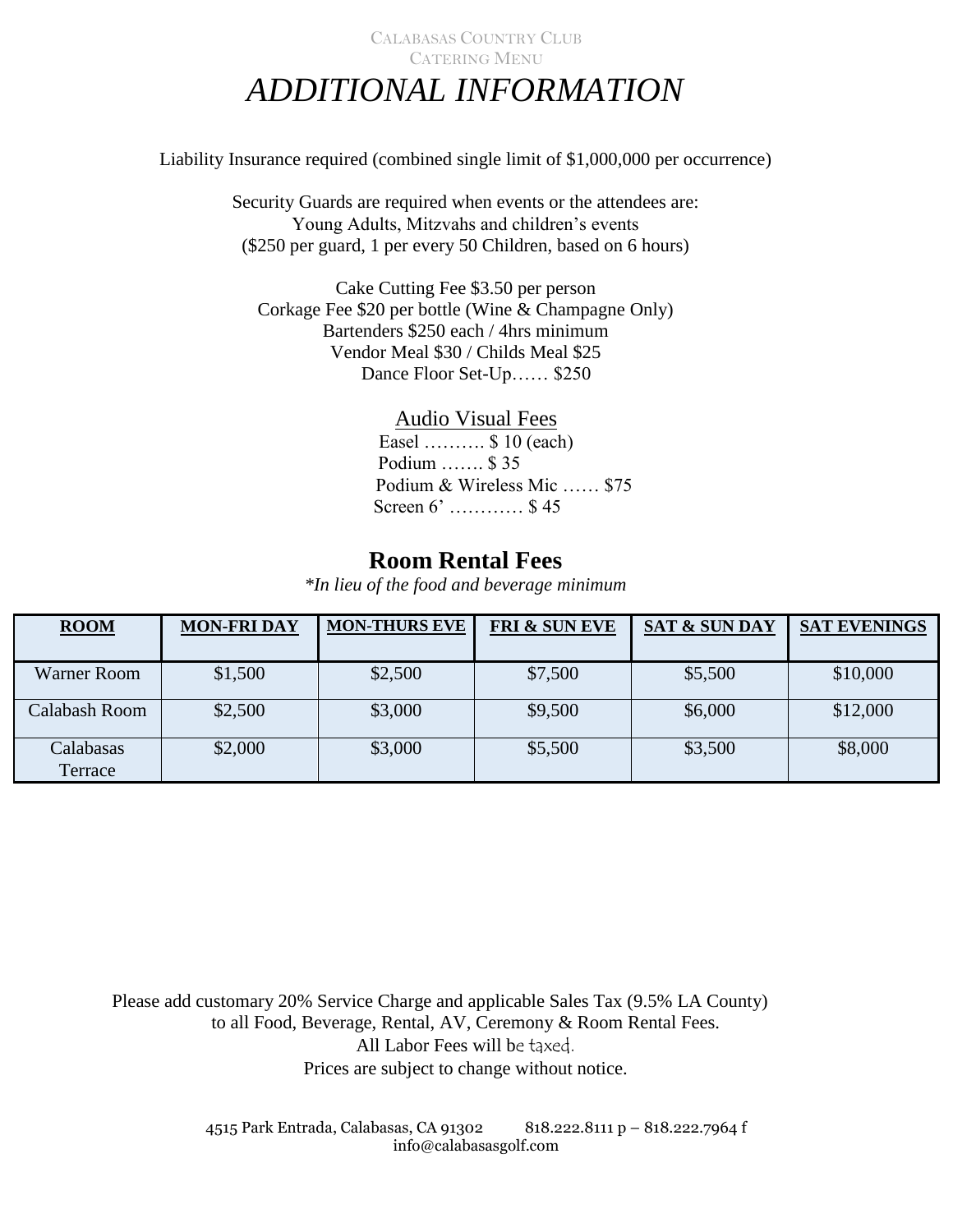

**Choice of 4 Butler Passed Hors D'Oeuvres**

**Three Course Plated Meal Featuring:**

**Calabasas Field Green Salad**

**Duet of: Red Wine Braised Boneless Beef Short Rib & Grilled Breast of Chicken with Champagne Cream**

**New York Cheesecake with Raspberry Coulis**

**Complimentary Food Tasting for 2**

**Four Hour Hosted - Well Bar**

**House Linens & Room Set Up**

**\$129.99++ Per Person Reception Fee \$2,500.00 Ceremony & reception Fee \$3,500.00 Includes Set-Up, Tables, Chairs, Linen, Silverware, and Glassware**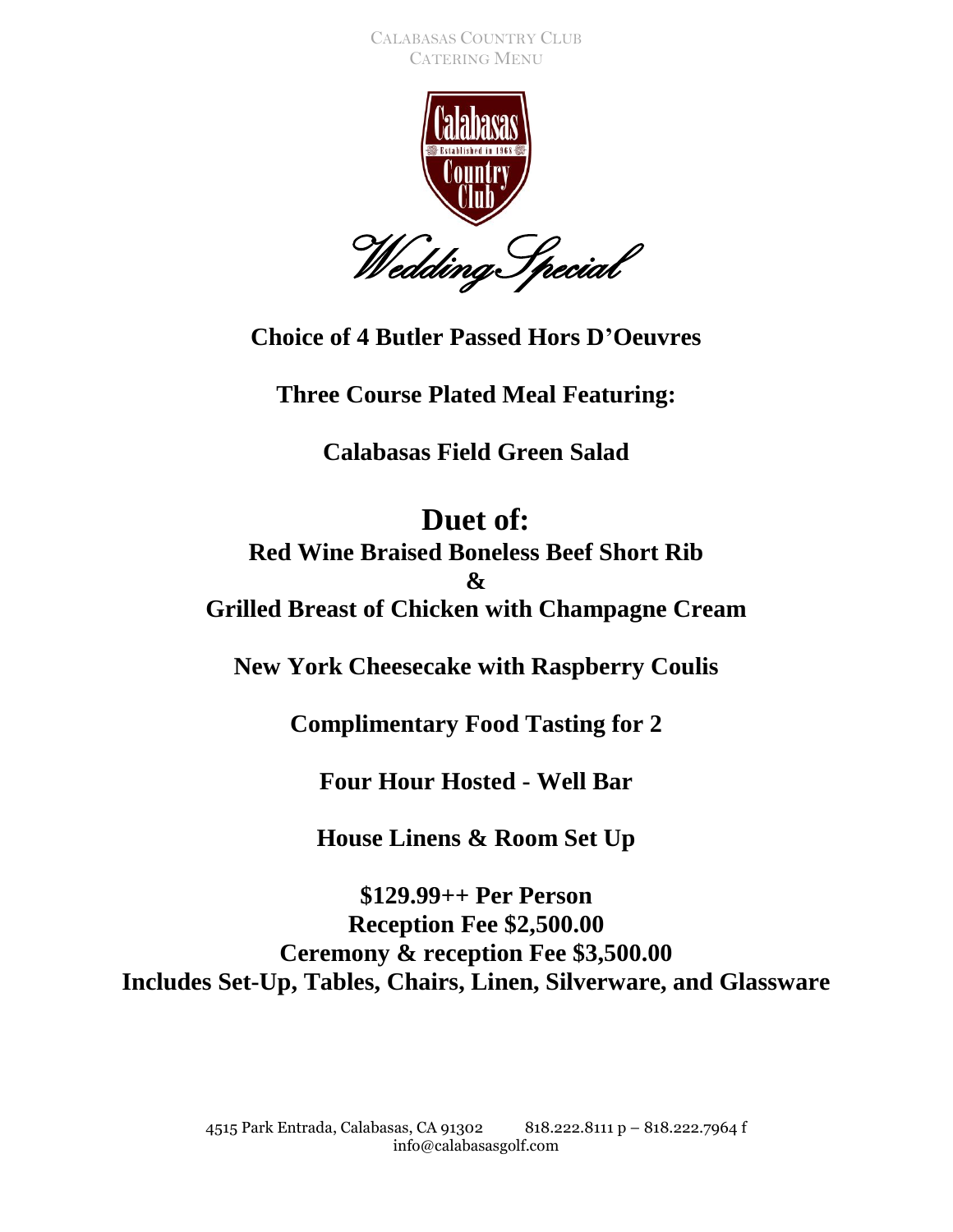# *BAR/BAT MITZVAH PACKAGE – KIDS BUFFET*

### **\$65 per person**

### **Four Hour Unlimited Soda Bar**

**Hors D' oeuvres** - choice of four Hot Dogs in pastry BBQ Meatballs Chicken Nuggets

Chicken Satay Mini Pizza Bites Popcorn Shrimp

**Pizza** - choice of two Mozzarella and Parmesan Cheese Pepperoni BBQ Chicken with Smoked Gouda and Mozzarella Hawaiian with Chicken Sausage, Pineapple and Jack Cheese Meatball

**Entrées** - choice of two Southern Fried Chicken Tenders Fried Chicken Mac and Cheese Spaghetti and Meatballs Baked Ziti Fettuccine Alfredo with Chicken Sliders (Mini Hamburgers) - Cheese and Regular

**Sides** - **c**hoice of two Steak Fries Sweet Potato Fries Onion Rings Herb Roasted Red Potatoes Whipped Potatoes Steamed Corn on the cob Steamed Fresh Vegetables Parmesan Bread Sticks

### **Dessert - Ice Cream Sundae Bar**

French Vanilla Ice Cream with assorted toppings, including: Heath Bar, M&Ms, Butterfinger, Gummy Bears, Chocolate Sprinkles, Rainbow Sprinkles, Maraschino Cherries, Marshmallows and Oreo Cookie

**Challah - \$150**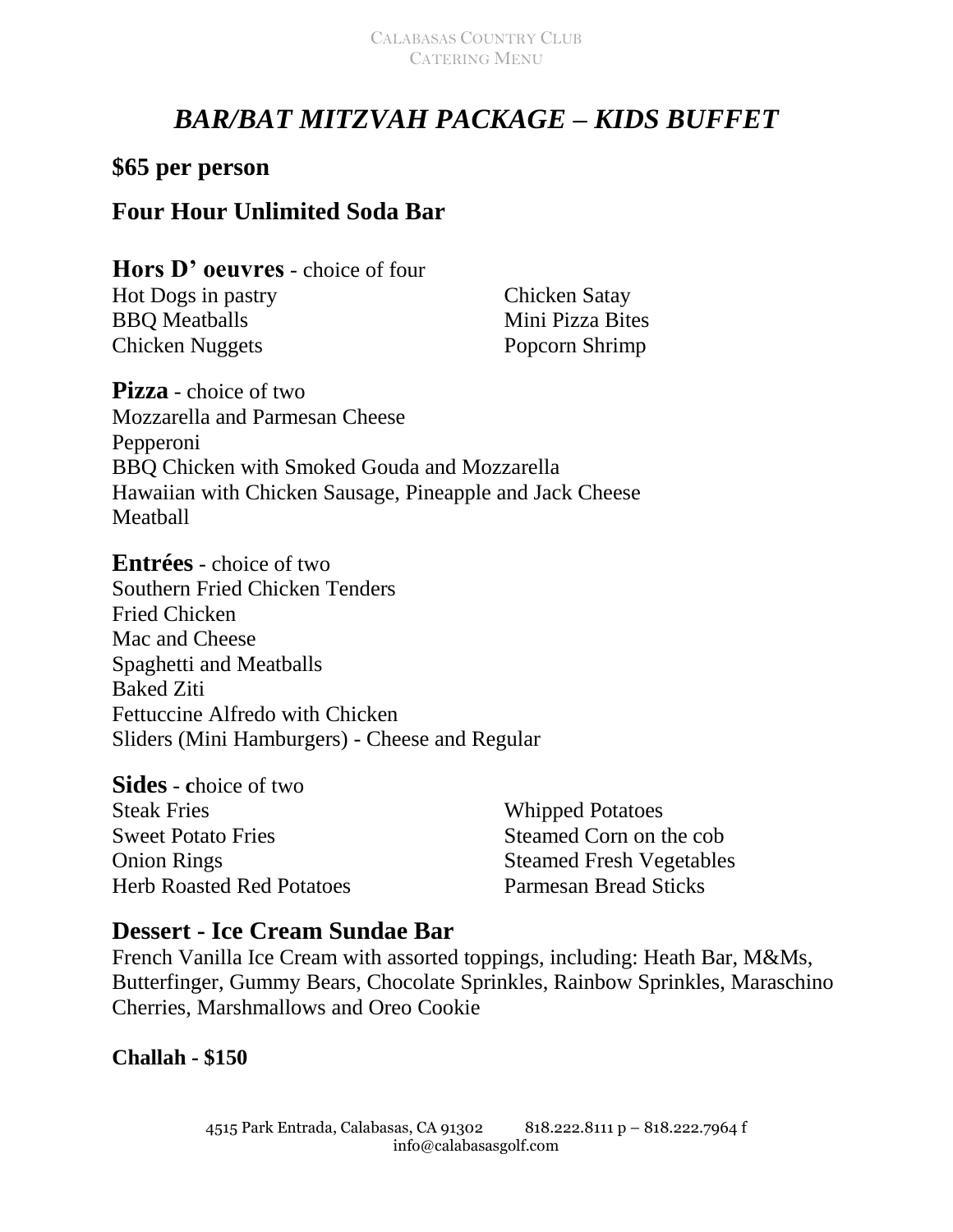# *BUFFETS FOR GOLF TOURNAMENTS*

Rolls & Butter / Coffee, Decaf or Ice Tea Included

### *The Golfer's Buffet \$50 Per Person*

Dry-Rubbed, Roasted Tri-Tip with Horseradish and Pan Jus Roasted Turkey with Cranberry Sauce and Gravy Potato or Rice Selection Vegetable Selection Choice of Cold Ready-Made Salad Caesar or Mixed Green Salad Station with Tomatoes, Cucumbers, Croutons, Onions & Assorted **Dressings** Assorted Mini Desserts

### *The California Barbecue \$55 Per Person*

### **Choice of Two of the Following Meats**:

- Mesquite Barbecued Baby Back Pork Ribs
- Garden Herb-Marinated Chicken Breast
- $\triangleright$  Kobe Beef Burgers
- $\triangleright$  Chicken Tequila Sausage
- $\triangleright$  Rope Andouille Sausage
- $\triangleright$  1/4 Pound Hebrew National Hot Dogs

 Caesar Salad Station or Mixed Green Salad Station with Tomatoes, Cucumbers, Croutons, Olives, Onions \$ Dressing Selections Home-Style Potato Salad, Cole Slaw & Macaroni Salad Fresh, Homemade Potato Chips, Corn on the Cobb Sliced American & Swiss Cheese Appropriate Buns & Rolls Kosher Pickles, Sliced Tomatoes & Onions Condiments to Include Relish, Mayonnaise, Mustards, BBQ Sauce & Ketchup Assorted Mini Desserts & Cookies

### *The 19th Hole \$55 Per Person*

Chicken with a Sherry-Brie Sauce

Black Pepper-Crusted Beef Tenderloin with Rosemary Demi or Bordelaise Apple Cider-Brined Pork Tenderloin with Whole Grain Mustard-Bourbon Sauce Live Pasta Station (Cooked to Order) with Choice of (3) Pastas and (7) Toppings Basil Pesto, Tomato Marinara and Alfredo Sauces Antipasto Platter with Asparagus, Hearts of Palm, Italian Meats and Cheeses, Marinated Artichokes, Mushrooms, Olives, Cherry Tomatoes, Pepperoncini and Roasted Bell Peppers Potato or Rice Selection Vegetable Selection Caesar Salad Station with Assorted Condiments Crab-Stuffed Sole with a Lemon-Herb Beurre Blanc